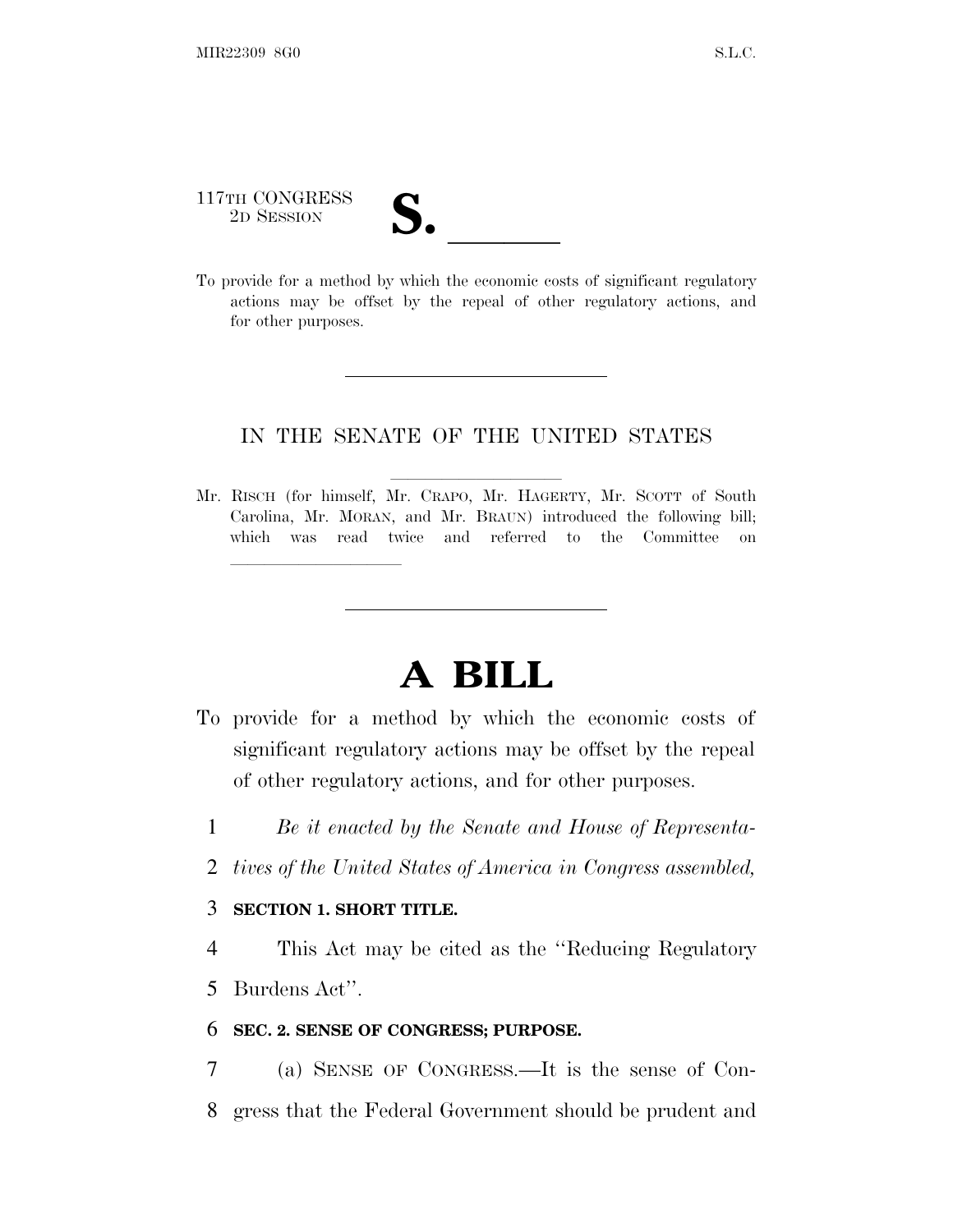MIR22309 8G0 S.L.C.

 financially responsible in the expenditure of funds, from both public and private sources. In addition to the man- agement of the direct expenditure of taxpayer dollars through the budgeting process, it is essential to manage the costs associated with the governmental imposition of private expenditures required to comply with Federal reg-ulations.

(b) PURPOSE.—The purpose of this Act is—

 (1) to remove unnecessary or outdated regula- tions when a new significant regulation is issued; and

 (2) to prudently manage and control the cost of planned regulations through an annual budgeting process.

## **SEC. 3. DEFINITIONS.**

In this Act:

 (1) AGENCY.—The term ''agency'' has the meaning given the term in section 551 of title 5, United States Code.

 (2) AGENCY RRO.—The term ''agency RRO'' means the Regulatory Reform Officer of an agency designated under section 4(a).

23 (3) COSTS.—The term "costs" means oppor-tunity cost to society.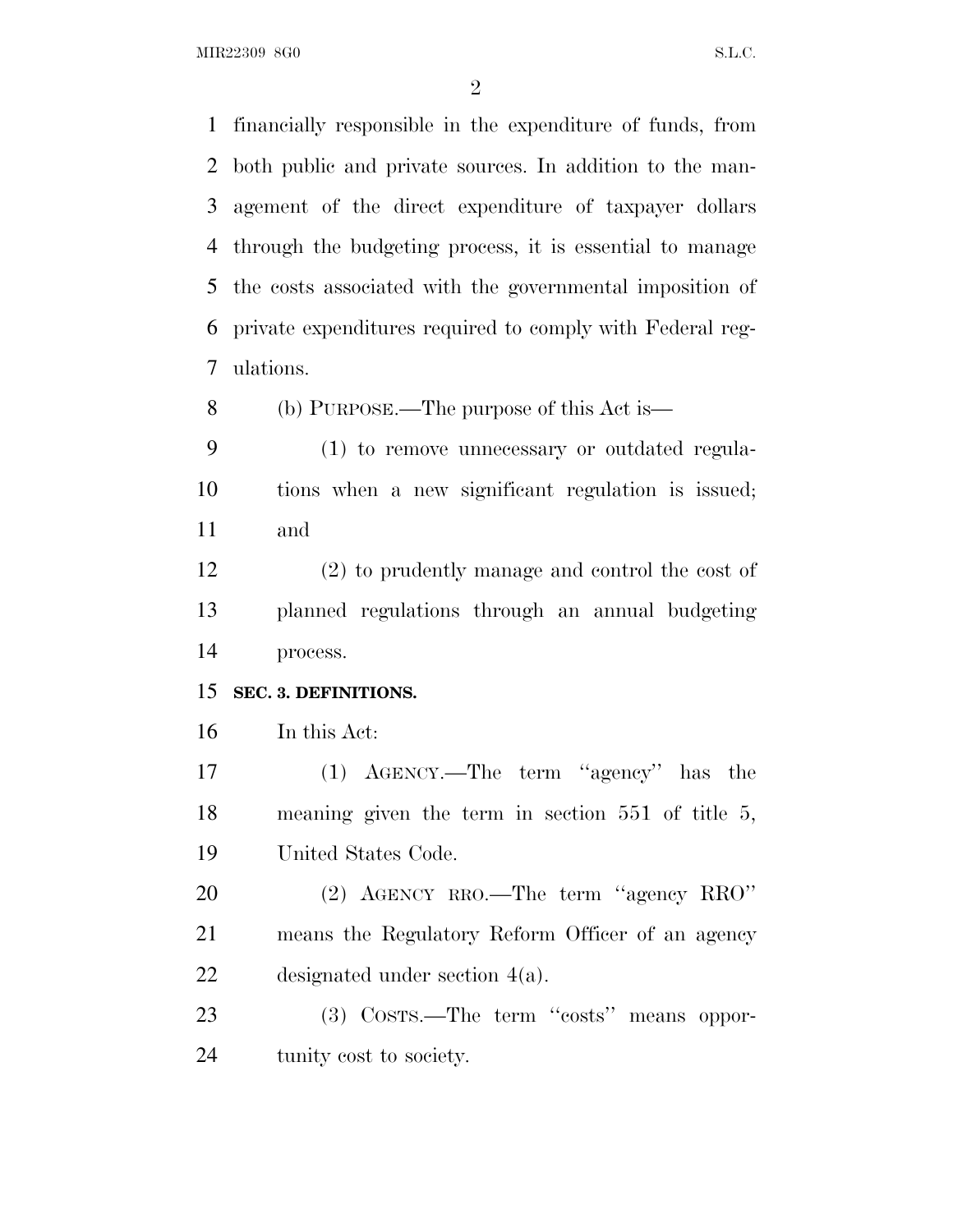(4) COST SAVINGS.—The term ''cost savings'' means the cost imposed by a regulatory action that is eliminated by the repeal, replacement, or modifica- tion of the regulatory action. (5) DEREGULATORY ACTION.—The term ''de- regulatory action'' means the repeal, replacement, or modification of an existing regulatory action. (6) DIRECTOR.—The term ''Director'' means the Director of the Office of Management and Budg- et. (7) INCREMENTAL REGULATORY COST.—The term ''incremental regulatory cost'' means the dif- ference between the estimated cost of issuing a sig- nificant regulatory action and the estimated cost saved by issuing any deregulatory action. (8) REGULATION; RULE.—The term ''regula- tion'' or ''rule'' has the meaning given the term 18 "Tule" in section 551 of title 5, United States Code. (9) REGULATORY ACTION.—The term ''regu- latory action'' means— (A) any regulation; and 22 (B) any other regulatory guidance, state- ment of policy, information collection request, form, or reporting, recordkeeping, or disclosure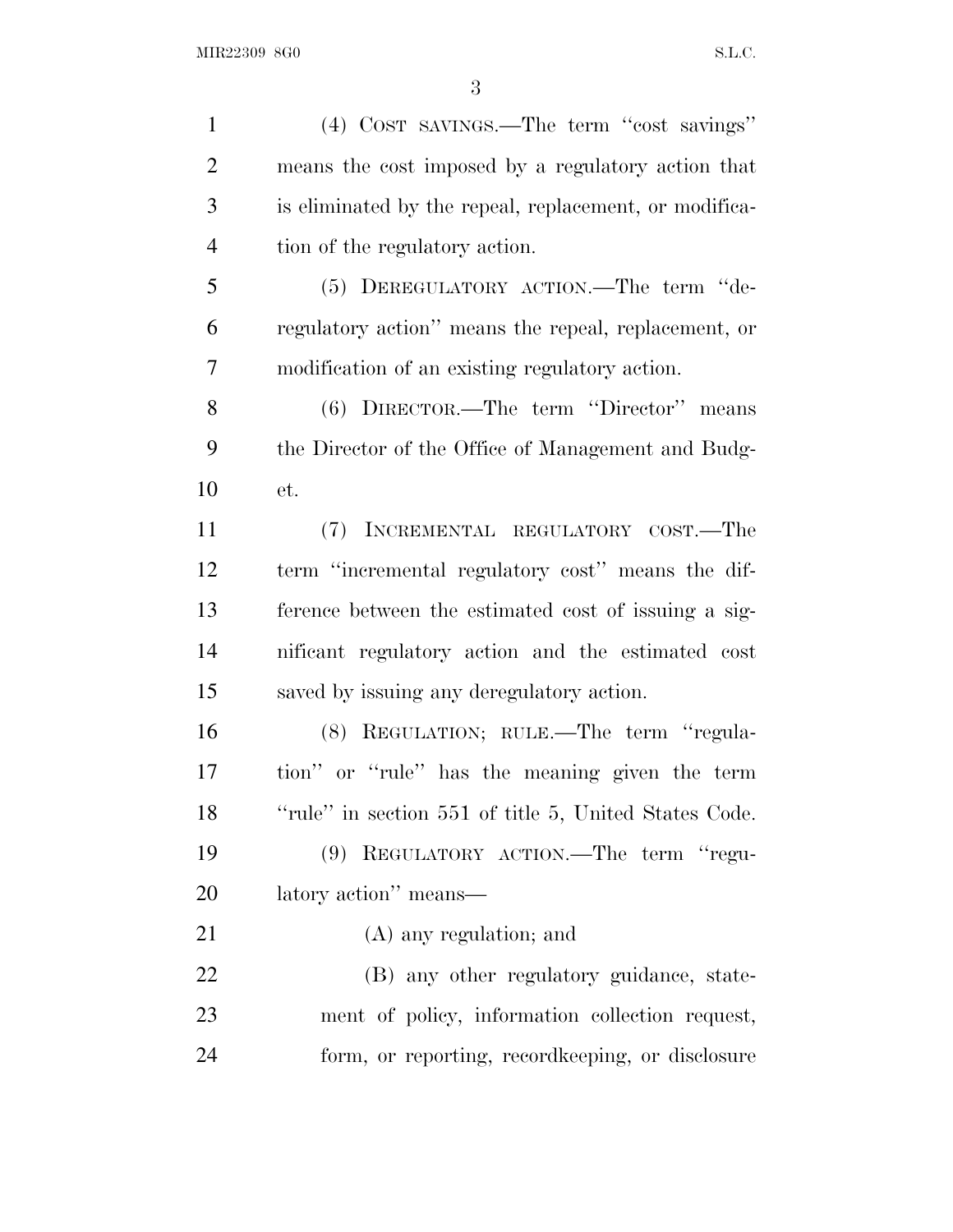| $\mathbf{1}$   | requirements that imposes a burden on the pub-      |
|----------------|-----------------------------------------------------|
| $\overline{2}$ | lic or governs agency operations.                   |
| 3              | (10) SIGNIFICANT REGULATORY ACTION.—The             |
| $\overline{4}$ | term "significant regulatory action" means any reg- |
| 5              | ulatory action, other than monetary policy proposed |
| 6              | or implemented by the Board of Governors of the     |
| 7              | Federal Reserve System or the Federal Open Market   |
| 8              | Committee, that is likely to—                       |
| 9              | (A) have an annual effect on the economy            |
| 10             | of $$100,000,000$ or more or adversely affect in    |
| 11             | a material way the economy, a sector of the         |
| 12             | economy, productivity, competition, jobs, the       |
| 13             | environment, public health or safety, or State,     |
| 14             | local, or Tribal governments or communities;        |
| 15             | (B) create a serious inconsistency or other-        |
| 16             | wise interfere with an action taken or planned      |
| 17             | by another agency;                                  |
| 18             | (C) materially alter the budgetary impact           |
| 19             | of entitlements, grants, user fees, or loan pro-    |
| <b>20</b>      | grams or the rights and obligations of recipi-      |
| 21             | ents thereof; or                                    |
| 22             | (D) raise a novel legal or policy issue.            |
| 23             | (11) STATE.—The term "State" means each of          |
| 24             | the several States, the District of Columbia, and   |
| 25             | each territory or possession of the United States.  |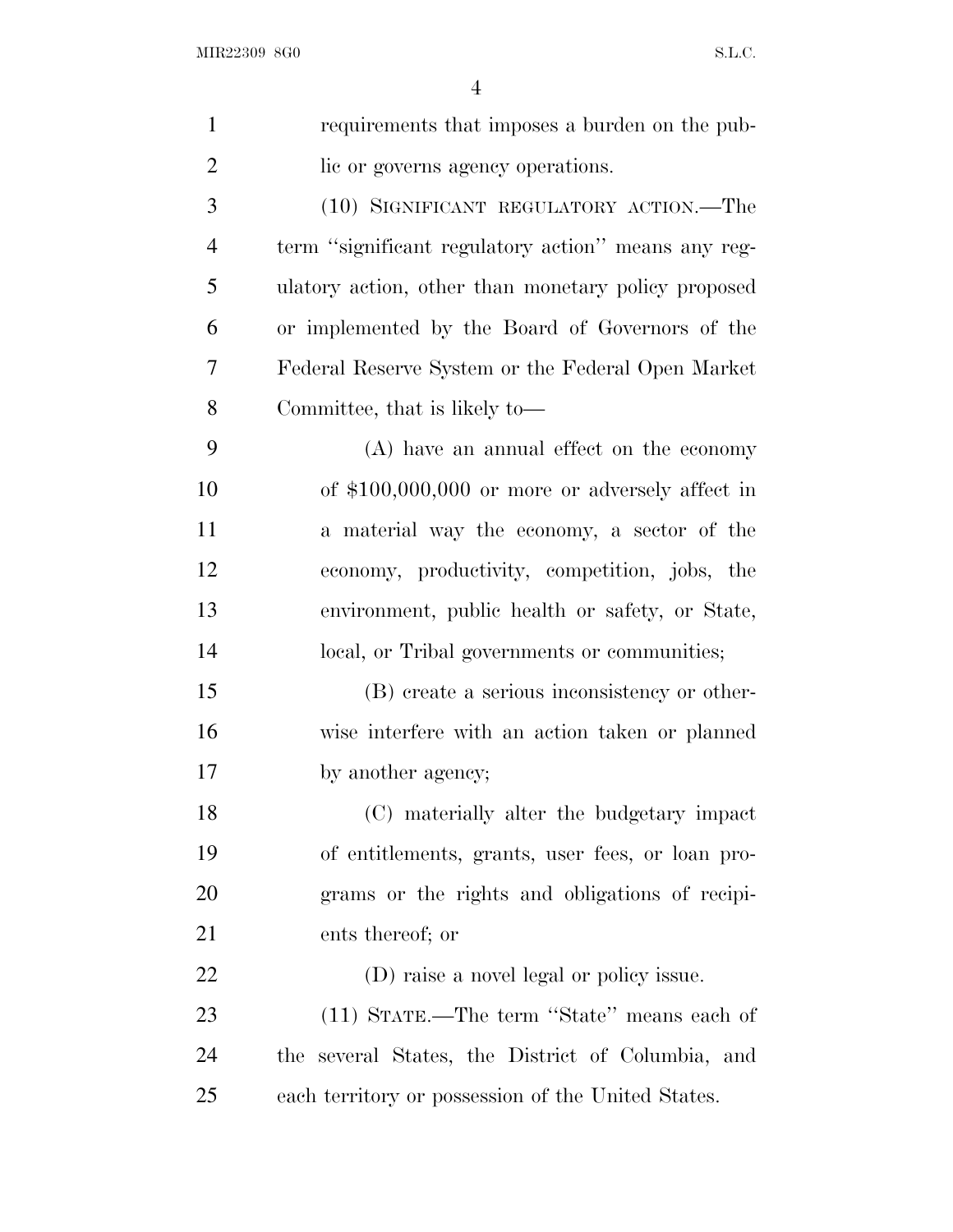| $\mathbf{1}$   | (12) TASK FORCE.—The term "Task Force"                |
|----------------|-------------------------------------------------------|
| $\overline{2}$ | means the regulatory reform task force of an agency   |
| 3              | described in section $4(b)$ .                         |
| $\overline{4}$ | SEC. 4. ESTABLISHING REGULATORY REFORM CAPACITY.      |
| 5              | (a) REGULATORY REFORM OFFICERS.-                      |
| 6              | (1) IN GENERAL.—Except as provided in sec-            |
| 7              | tion 7, not later than 60 days after the date of en-  |
| 8              | actment of this Act, the head of each agency shall    |
| 9              | designate an employee or officer of the agency as the |
| 10             | Regulatory Reform Officer.                            |
| 11             | (2) DUTIES.—In accordance with applicable law         |
| 12             | and in consultation with relevant senior agency offi- |
| 13             | cials, each agency RRO shall oversee—                 |
| 14             | (A) the implementation of regulatory re-              |
| 15             | form initiatives and policies for the agency to       |
| 16             | ensure that the agency effectively carries out        |
| 17             | regulatory reforms; and                               |
| 18             | (B) the termination of programs and ac-               |
| 19             | tivities that derive from or implement statutes,      |
| 20             | Executive orders, guidance documents, policy          |
| 21             | memoranda, rule interpretations, and similar          |
| 22             | documents, or relevant portions thereof, that         |
| 23             | have been repealed or rescinded.                      |
| 24             | (b) REGULATORY REFORM TASK FORCES.—                   |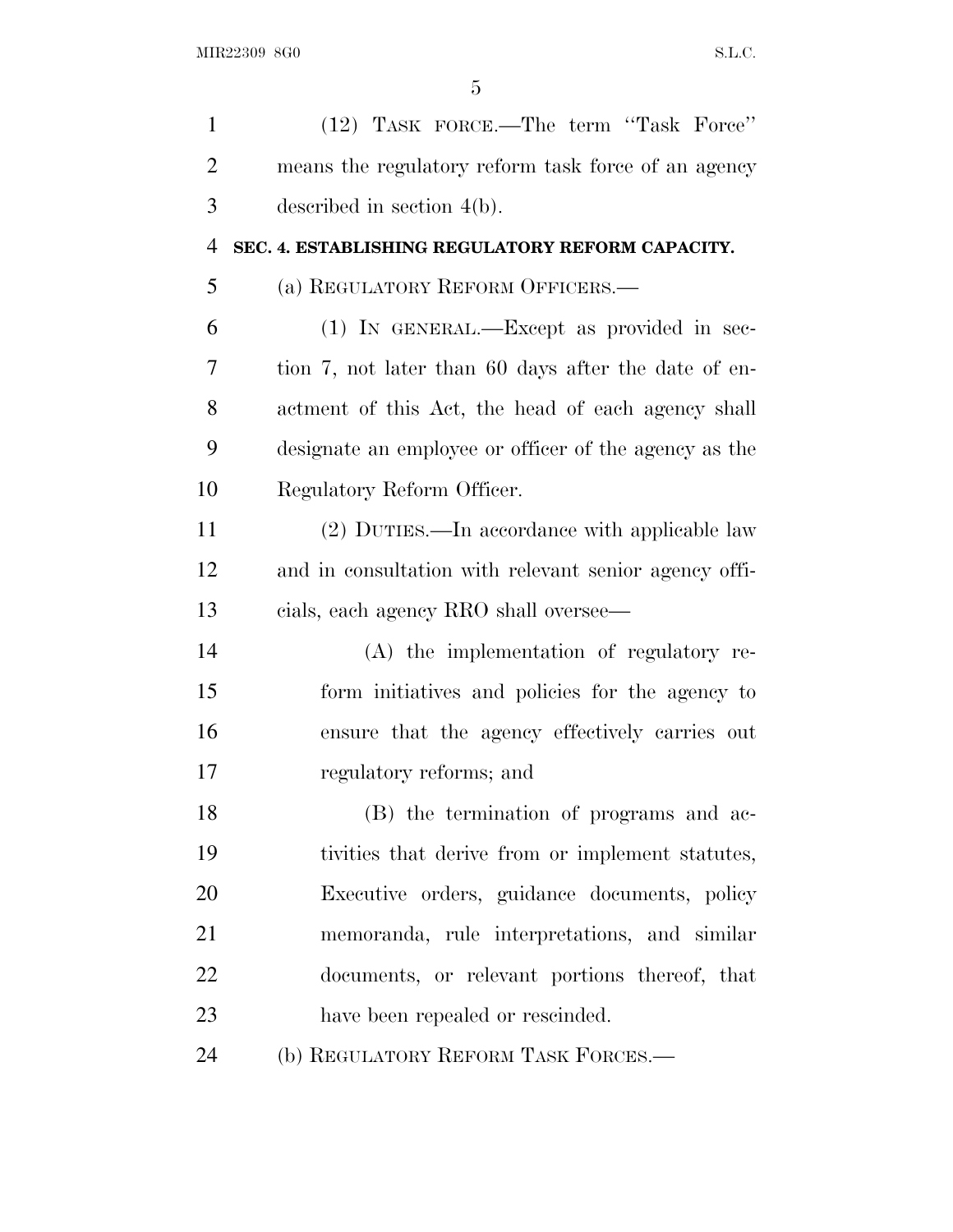| $\mathbf{1}$   | (1) ESTABLISHMENT OF AGENCY TASK FORCE;              |
|----------------|------------------------------------------------------|
| $\overline{2}$ | MEMBERSHIP.—Except as provided in section 7, not     |
| 3              | later than 60 days after the date of the enactment   |
| $\overline{4}$ | of this Act, the head of each agency shall appoint   |
| 5              | and may remove members to the regulatory reform      |
| 6              | task force of the agency, which shall be composed of |
| 7              | the following members:                               |
| 8              | $(A)$ The agency RRO.                                |
| 9              | (B) A senior agency official from each rel-          |
| 10             | evant component or office of the agency with         |
| 11             | significant authority for issuing or repealing       |
| 12             | regulatory actions.                                  |
| 13             | (C) Additional senior agency officials in-           |
| 14             | volved in the development of rulemaking or           |
| 15             | other regulatory action at the agency, as deter-     |
| 16             | mined by the head of the agency.                     |
| 17             | (2) CHAIR.—Unless otherwise designated by the        |
| 18             | head of the agency, the agency RRO shall chair the   |
| 19             | Task Force of the agency.                            |
| 20             | $(3)$ JOINT TASK FORCES.—                            |
| 21             | (A) IN GENERAL.—For the consideration                |
| 22             | of a joint rulemaking, the Director may form a       |
| 23             | joint regulatory reform task force composed of       |
| 24             | not less than 1 member from the Task Force           |
| 25             | of each relevant agency.                             |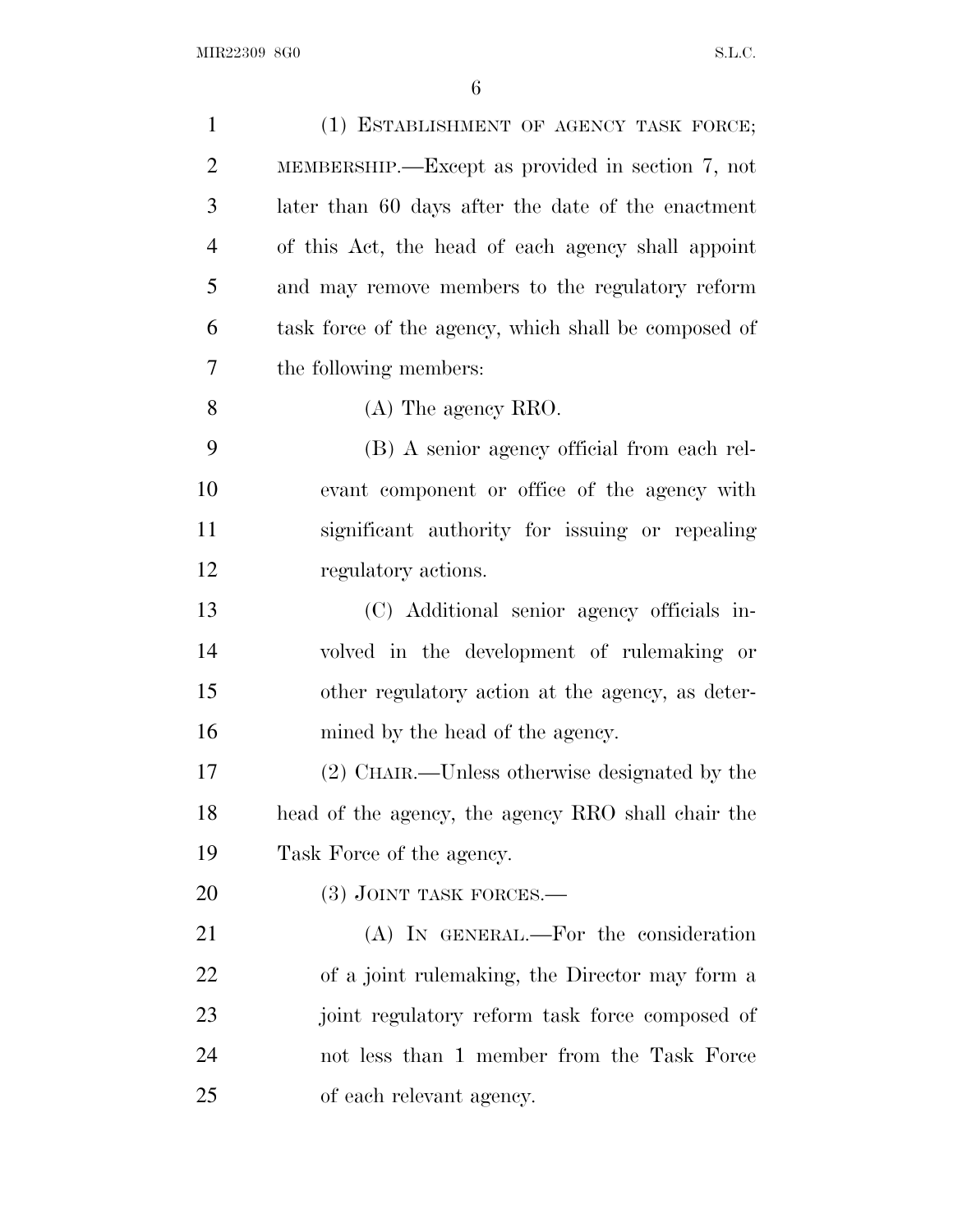| $\mathbf{1}$   | (B) CONSULTATION.—Any joint regulatory           |
|----------------|--------------------------------------------------|
| $\overline{2}$ | reform task force formed under this paragraph    |
| 3              | shall consult with each relevant Task Force.     |
| $\overline{4}$ | (4) DUTIES.—Each Task Force shall—               |
| 5              | (A) conduct ongoing evaluations of regula-       |
| 6              | tions and other regulatory actions and make      |
| 7              | recommendations that are consistent with and     |
| 8              | that could be implemented in accordance with     |
| 9              | applicable law to the head of the agency regard- |
| 10             | ing repeal, replacement, or modification of reg- |
| 11             | ulations and regulatory actions; and             |
| 12             | (B) to the extent practicable—                   |
| 13             | (i) not later than 5 years after the             |
| 14             | date of enactment of this Act, complete a        |
| 15             | review of each regulation issued by the          |
| 16             | agency;                                          |
| 17             | (ii) for each regulation or regulatory           |
| 18             | action reviewed and identified for repeal,       |
| 19             | replacement, or modification, estimate the       |
| 20             | cost savings of the repeal, replacement, or      |
| 21             | modification, as applicable; and                 |
| 22             | (iii) identify regulations that are ap-          |
| 23             | propriate for repeal, replacement, or modi-      |
| 24             | fication, and prioritize the evaluation of       |
| 25             | regulations that—                                |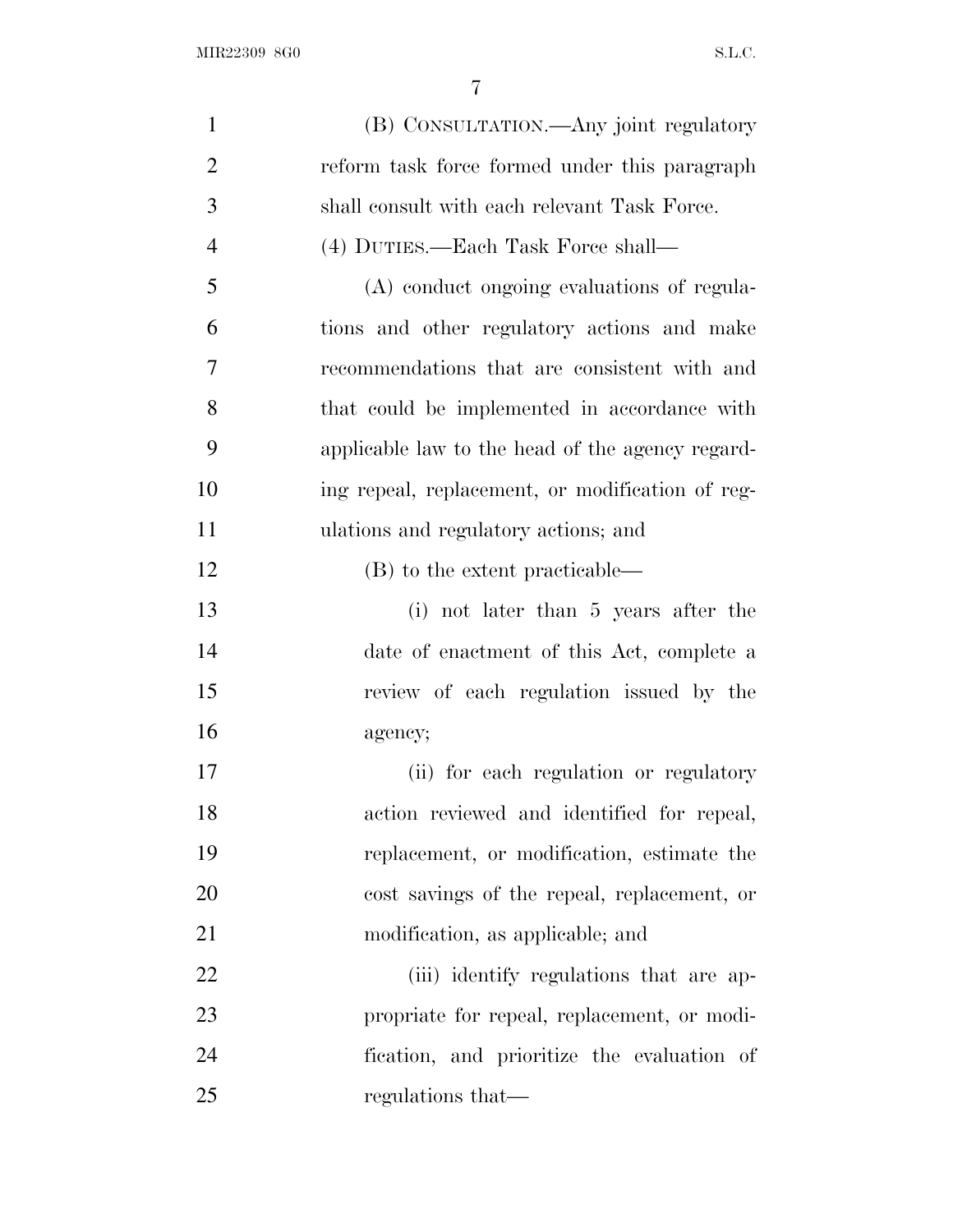| $\mathbf{1}$   | (I) eliminate or have eliminated        |
|----------------|-----------------------------------------|
| $\overline{2}$ | jobs or inhibit or have inhibited job   |
| 3              | creation;                               |
| 4              | (II) are outdated, unnecessary, or      |
| 5              | ineffective;                            |
| 6              | (III) impose costs that exceed          |
| 7              | benefits;                               |
| 8              | (IV) create a serious inconsist-        |
| 9              | ency or otherwise interfere with regu-  |
| 10             | latory reform initiatives and policies; |
| 11             | (V) were issued or are main-            |
| 12             | tained in a manner that is incon-       |
| 13             | sistent with the requirements of sec-   |
| 14             | tion 515 of the Treasury and General    |
| 15             | Government Appropriations Act, 2001     |
| 16             |                                         |
| 17             | ance issued pursuant to that section,   |
| 18             | including any rule that relies in whole |
| 19             | or in part on data, information, or     |
| 20             | methods that are not publicly avail-    |
| 21             | able or that are insufficiently trans-  |
| 22             | parent to meet the standard for repro-  |
| 23             | ducibility; or                          |
| 24             | (VI) were made pursuant to or to        |
| 25             | implement statutes, Executive orders,   |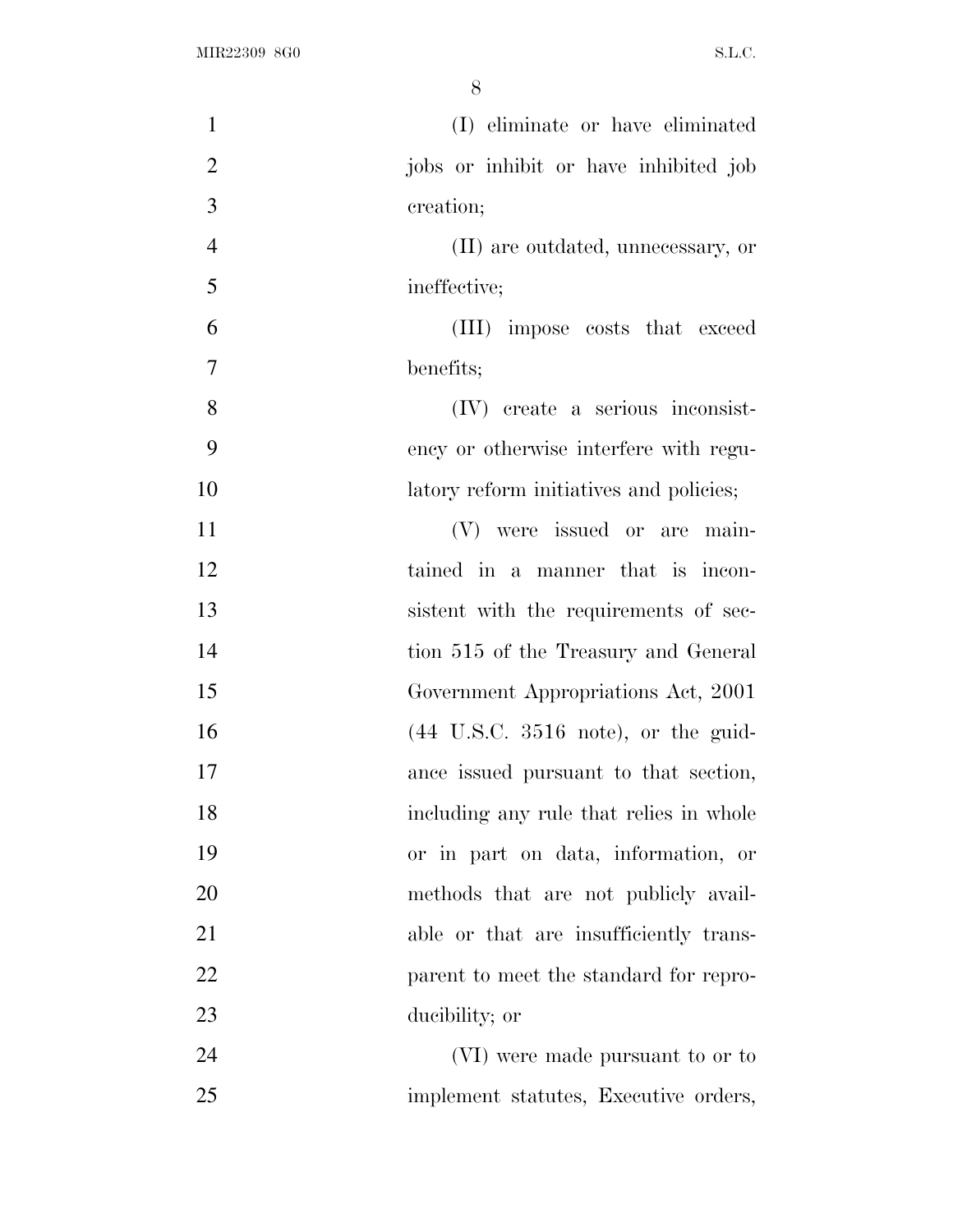| $\mathbf{1}$   | or other Presidential directives that                  |
|----------------|--------------------------------------------------------|
| $\overline{2}$ | have been subsequently rescinded or                    |
| 3              | substantially modified.                                |
| $\overline{4}$ | (c) CONSULTATION WITH STAKEHOLDERS. - In per-          |
| 5              | forming the tasks under this section, each agency RRO  |
| 6              | and Task Force—                                        |
| $\tau$         | (1) shall seek input and other assistance from         |
| 8              | the public and from entities significantly affected by |
| 9              | regulations, including State, local, and Tribal gov-   |
| 10             | ernments, small businesses, consumers, non-govern-     |
| 11             | mental organizations, and trade associations; and      |
| 12             | $(2)$ may—                                             |
| 13             | (A) incorporate specific suggestions from              |
| 14             | stakeholders in identifying the list of deregula-      |
| 15             | tory actions to recommend to the head of the           |
| 16             | agency; and                                            |
| 17             | (B) accept or solicit input from the public            |
| 18             | in any manner, if-                                     |
| 19             | (i) the process is transparent to the                  |
| <b>20</b>      | public and Congress;                                   |
| 21             | (ii) a list of each meeting, a list of                 |
| 22             | each stakeholder that submitted a com-                 |
| 23             | ment, and a copy of each written comment               |
| 24             | are made publicly available online; and                |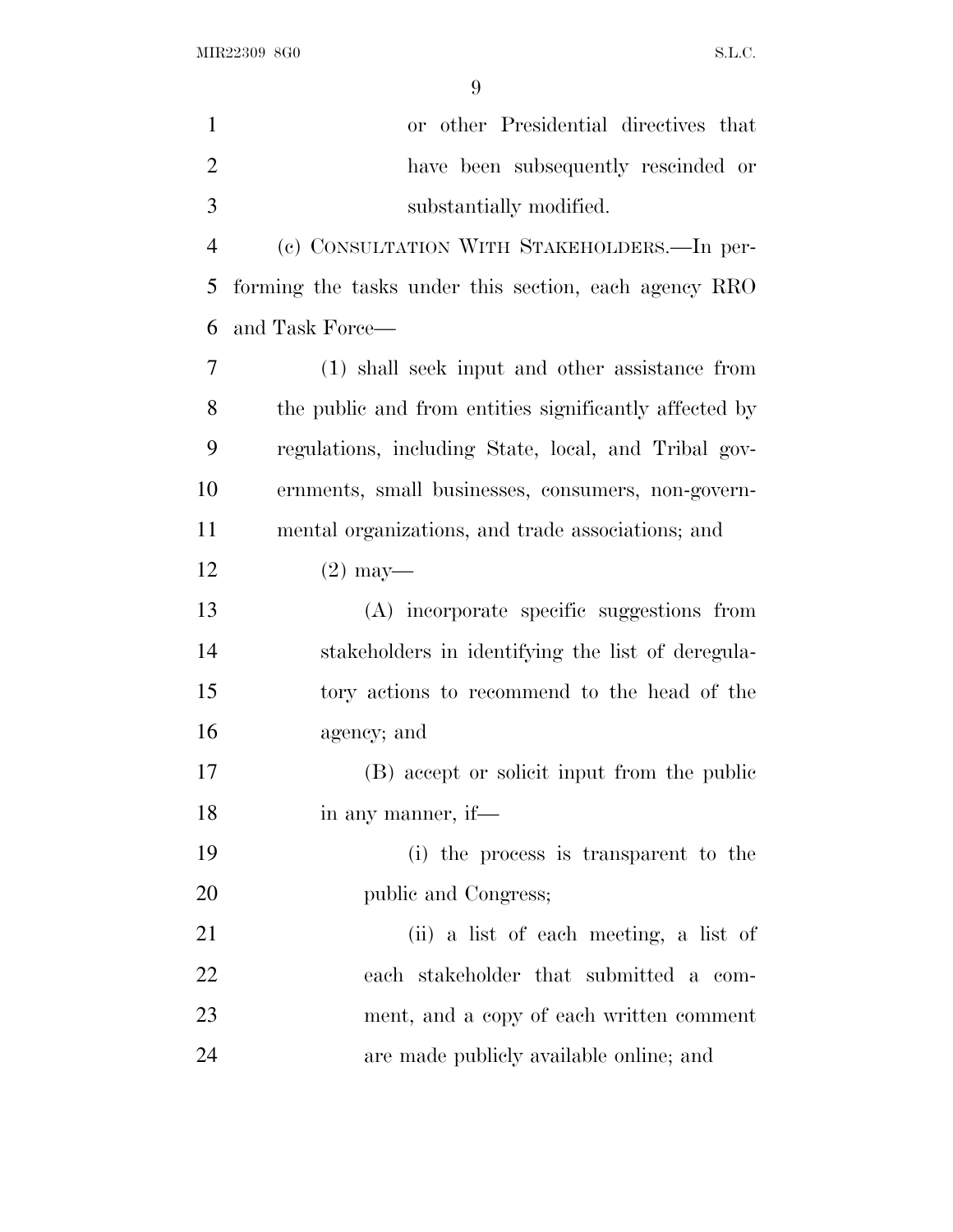| $\mathbf{1}$   | (iii) the Task Force issues a public                |
|----------------|-----------------------------------------------------|
| $\overline{2}$ | notice of any public meeting to solicit input       |
| 3              | not less than 7 days before the public              |
| $\overline{4}$ | meeting and makes detailed minutes of the           |
| 5              | meeting available online not less than 7            |
| 6              | days after the date of the meeting.                 |
| 7              | (d) TRANSPARENT REGULATORY REFORM.—                 |
| 8              | (1) WEBSITE.—To the extent practicable, the         |
| 9              | head of each agency shall publish information about |
| 10             | the Task Force of the agency and other regulatory   |
| 11             | reform initiatives on the website of the agency—    |
| 12             | $(A)$ which shall include—                          |
| 13             | (i) a list of the members of the Task               |
| 14             | Force of the agency;                                |
| 15             | (ii) a copy of each report issued under             |
| 16             | this subsection; and                                |
| 17             | (iii) a link to or copy of each notice of           |
| 18             | a meeting or solicitation of public com-            |
| 19             | ments issued by the Task Force of the               |
| 20             | agency; and                                         |
| 21             | (B) which may include—                              |
| 22             | (i) an online forum to receive com-                 |
| 23             | ments from the public; and                          |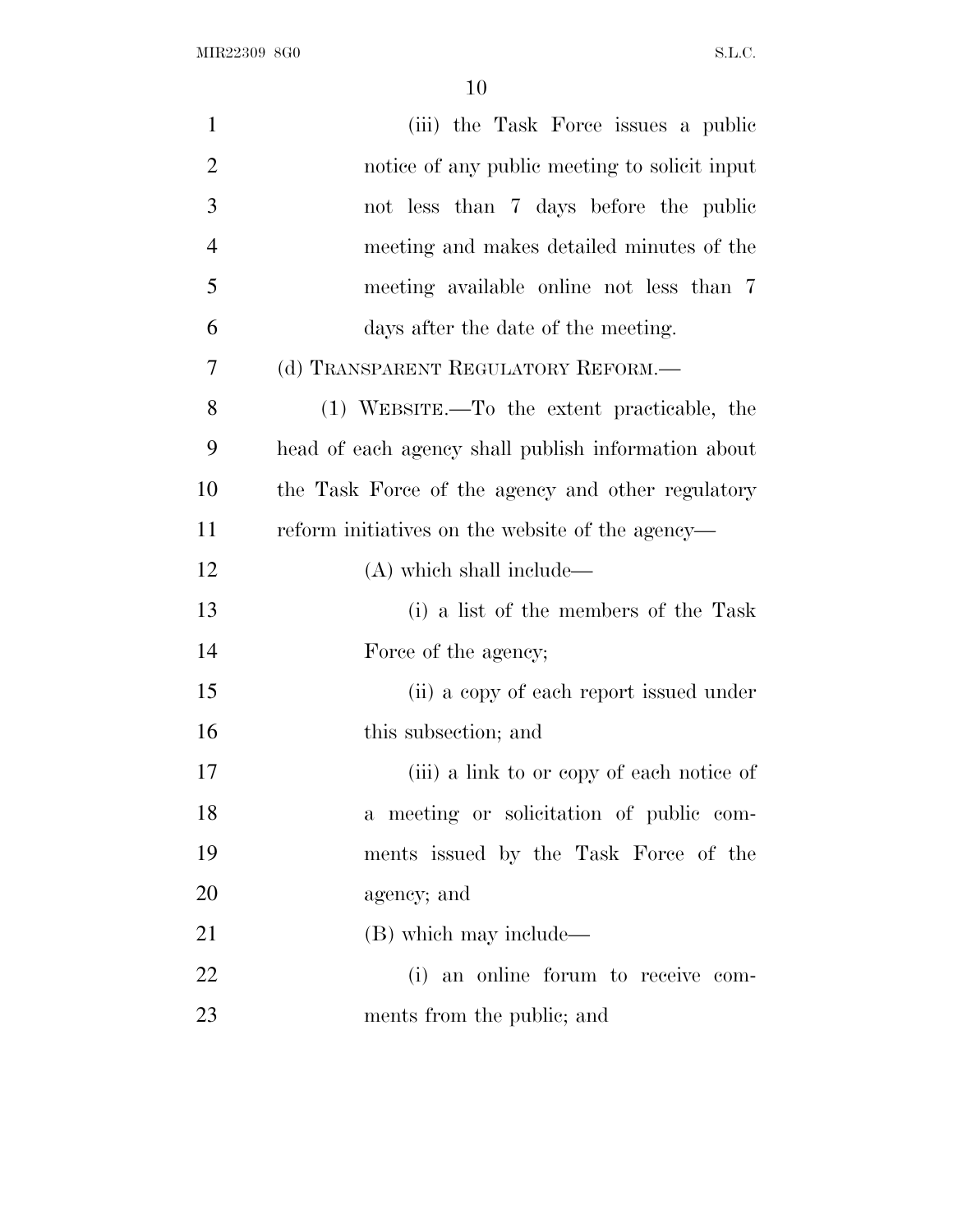MIR22309 8G0 S.L.C.

| $\mathbf{1}$   | (ii) any other information about the                  |
|----------------|-------------------------------------------------------|
| $\overline{2}$ | Task Force or other regulatory reform ini-            |
| 3              | tiatives at the agency.                               |
| $\overline{4}$ | (2) REPORT.—Not less than twice a year, each          |
| 5              | agency RRO shall submit to the head of the agency     |
| 6              | a report on the activities performed under this sec-  |
| 7              | tion and any recommendations resulting from those     |
| 8              | activities, which shall be posted by the head of the  |
| 9              | agency on a publicly accessible website and shall in- |
| 10             | clude the following:                                  |
| 11             | $(A)$ A description of any improvement                |
| 12             | made toward implementation of regulatory re-          |
| 13             | form initiatives and policies.                        |
| 14             | (B) For each regulation or other regu-                |
| 15             | latory action reviewed by the Task Force, a de-       |
| 16             | tailed description of the review.                     |
| 17             | (C) An inventory of each regulation or reg-           |
| 18             | ulatory action the Task Force recommends the          |
| 19             | agency consider for repeal, replacement, or           |
| 20             | modification.                                         |
| 21             | (D) A list of all activities conducted under          |
| 22             | subsection (c), a summary of all comments re-         |
| 23             | ceived, and a hyperlink to copies of each public      |
| 24             | comment received.                                     |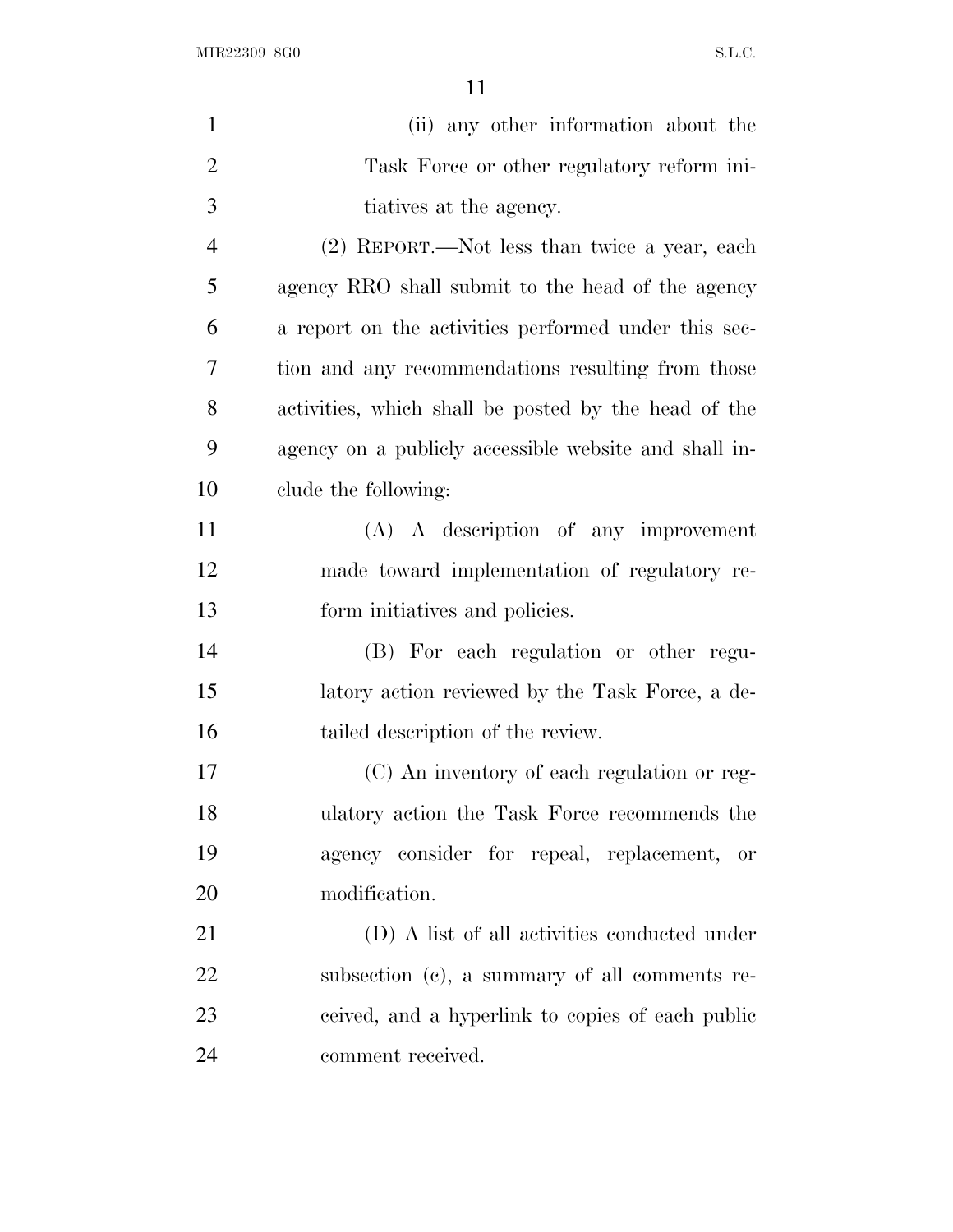# **SEC. 5. ACCOUNTABILITY.**

(a) INCORPORATION IN PERFORMANCE PLANS.—

 (1) IN GENERAL.—Each agency listed in section 901(b)(1) of title 31, United States Code, shall in- corporate in the annual performance plan of the agency required under section 1115(b) of title 31, United States Code, performance indicators that measure progress implementing this Act.

 (2) OMB GUIDANCE.—The Director shall issue, and update as necessary, guidance regarding the im-plementation of this subsection.

 (b) PERFORMANCE ASSESSMENT.—The head of each agency shall consider the progress implementing this Act in assessing the performance of the Task Force of the agency and those individuals responsible for developing and issuing agency rules.

#### **SEC. 6. REGULATORY PLANNING AND BUDGET.**

 (a) UNIFIED AGENDA AND ANNUAL REGULATORY PLAN.—

 (1) UNIFIED REGULATORY AGENDA.—During the months of April and October of each year, the Director shall publish a unified regulatory agenda, which shall include—

 (A) regulatory and deregulatory actions 25 under development or review at agencies;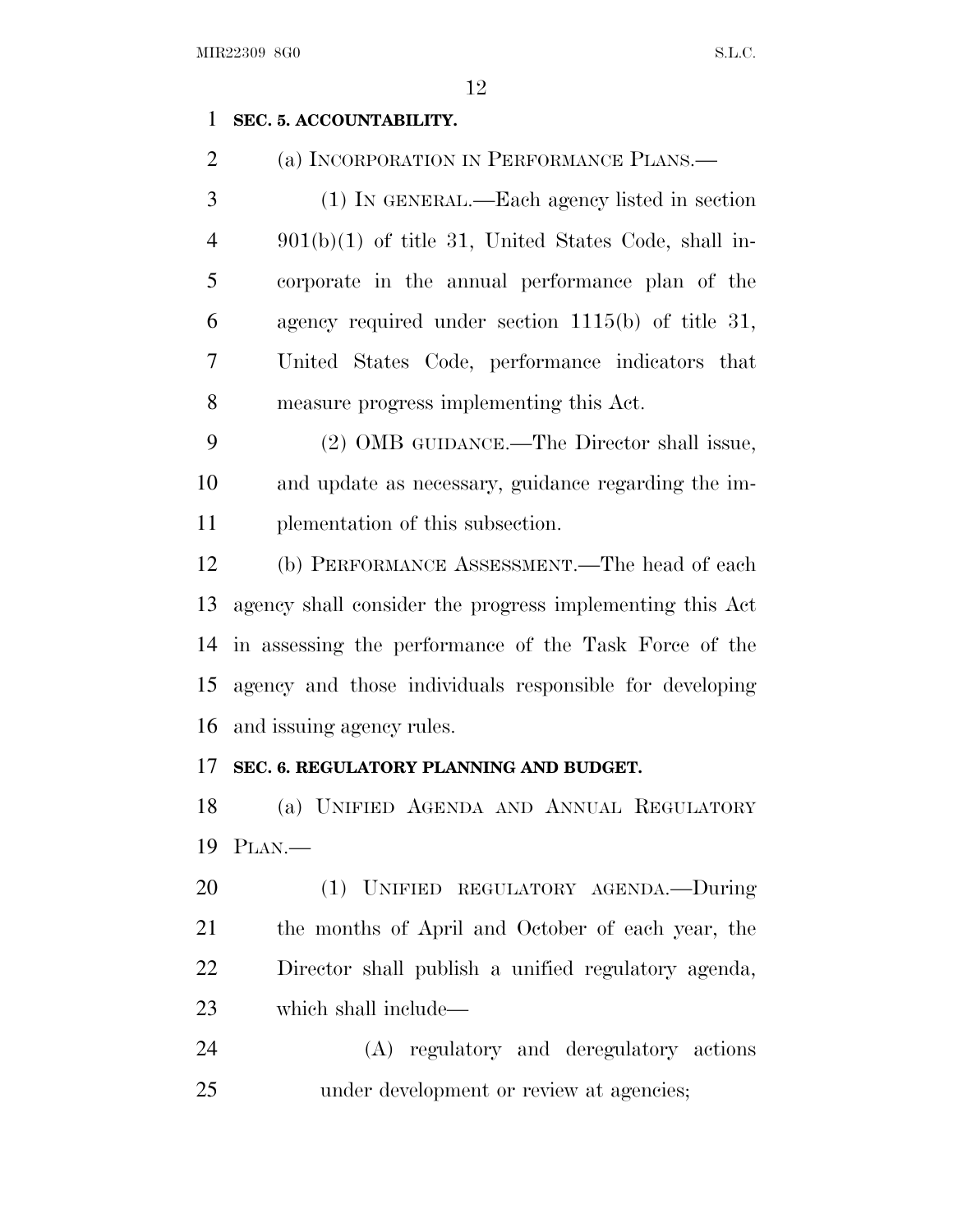| $\mathbf{1}$   | (B) a Federal regulatory plan of all signifi-        |
|----------------|------------------------------------------------------|
| $\overline{2}$ | cant regulatory actions and associated deregula-     |
| 3              | tory actions that agencies reasonably expect to      |
| $\overline{4}$ | issue in proposed or final form in the current       |
| 5              | and following fiscal year; and                       |
| 6              | (C) all information required to be included          |
| 7              | in the regulatory flexibility agenda under sec-      |
| 8              | tion 602 of title 5, United States Code.             |
| 9              | (2) AGENCY SUBMISSIONS.—In accordance with           |
| 10             | guidance issued by the Director and not less than 60 |
| 11             | days before each date of publication for the unified |
| 12             | regulatory agenda under paragraph (1), the head of   |
| 13             | each agency shall submit to the Director an agenda   |
| 14             | of all regulatory actions and deregulatory actions   |
| 15             | under development at the agency, including the fol-  |
| 16             | lowing:                                              |
| 17             | (A) For each regulatory action and deregu-           |
| 18             | latory action:                                       |
| 19             | (i) A regulation identifier number.                  |
| 20             | (ii) A brief summary of the action.                  |
| 21             | (iii) The legal authority for the action.            |
| 22             | (iv) Any legal deadline for the action.              |
| 23             | (v) The name and contact information                 |
| 24             | for a knowledgeable agency official.                 |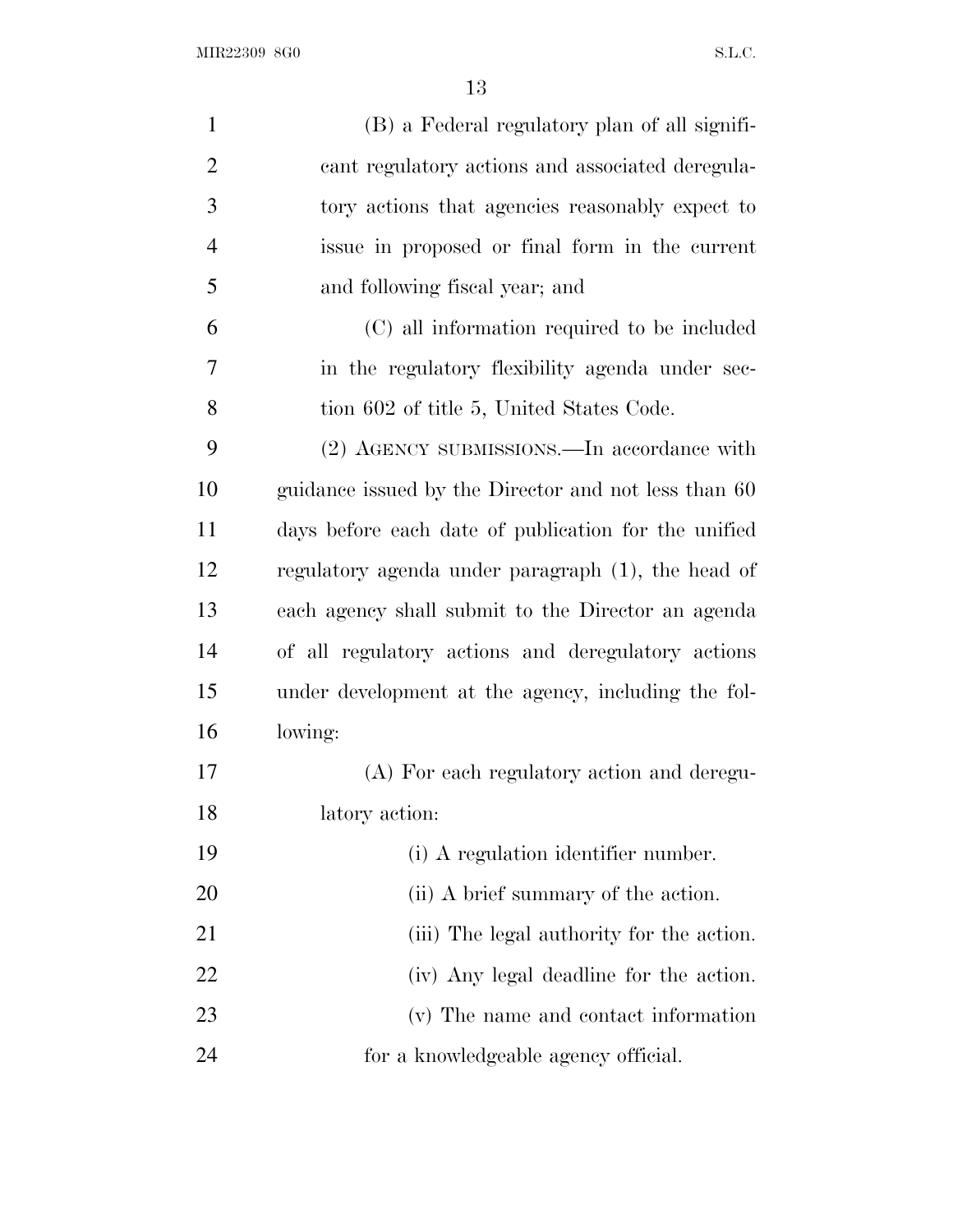| $\mathbf{1}$   | (vi) Any other information as required             |
|----------------|----------------------------------------------------|
| $\overline{2}$ | by the Director.                                   |
| 3              | (B) An annual regulatory plan, which shall         |
| $\overline{4}$ | include a list of each significant regulatory ac-  |
| 5              | tion the agency reasonably expects to issue in     |
| 6              | proposed or final form in the current and fol-     |
| 7              | lowing fiscal year, including for each significant |
| 8              | regulatory action:                                 |
| 9              | (i) A summary, including the fol-                  |
| 10             | lowing:                                            |
| 11             | (I) A statement of the regulatory                  |
| 12             | objectives.                                        |
| 13             | (II) The legal authority for the                   |
| 14             | action.                                            |
| 15             | (III) A statement of the need for                  |
| 16             | the action.                                        |
| 17             | (IV) The agency's schedule for                     |
| 18             | the action.                                        |
| 19             | (ii) The estimated cost.                           |
| 20             | (iii) The estimated benefits.                      |
| 21             | (iv) Any deregulatory action identified            |
| 22             | to offset the estimated cost of such signifi-      |
| 23             | cant regulatory action and an explanation          |
| 24             | of how the agency will continue to achieve         |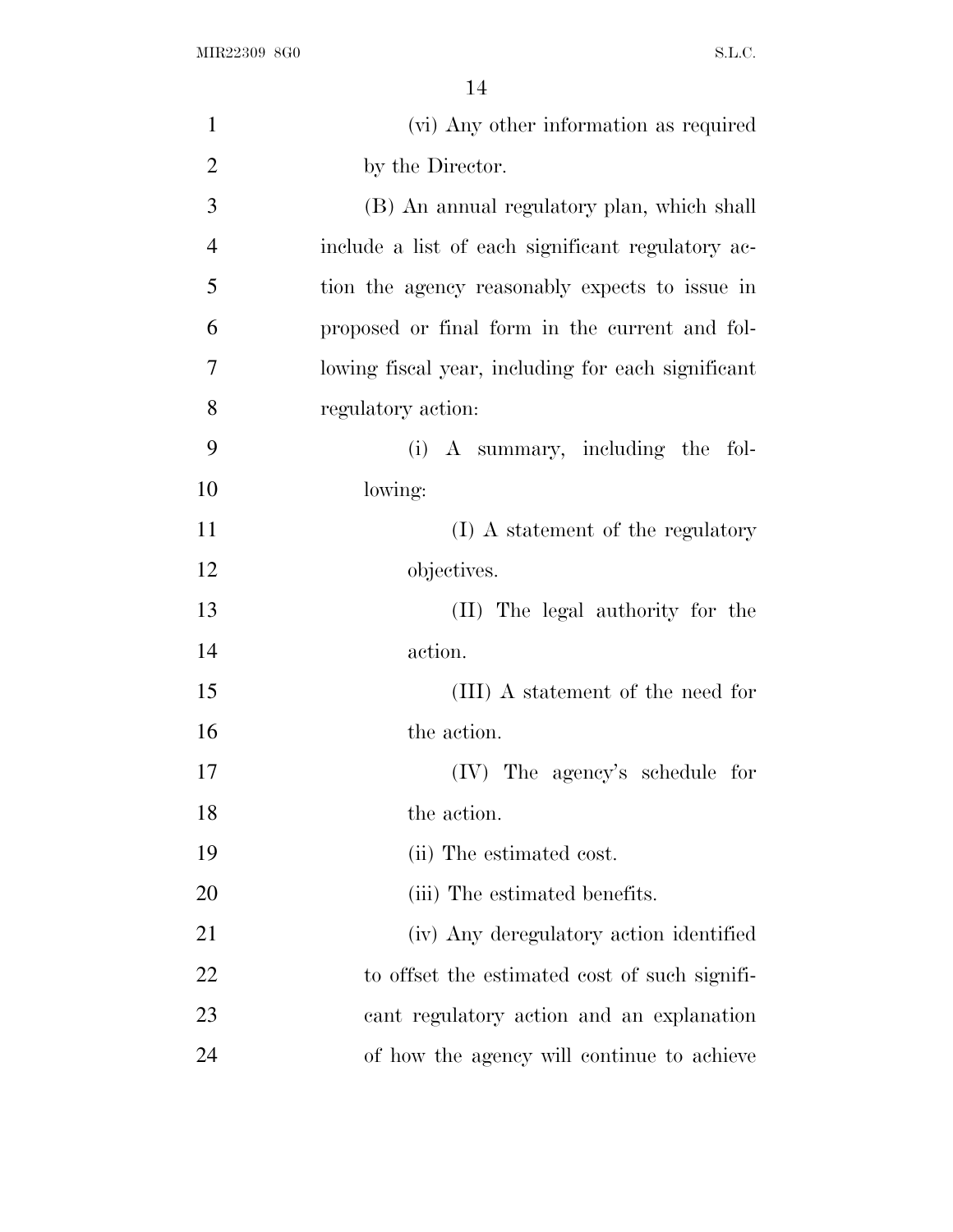| $\mathbf{1}$   | regulatory objectives if the deregulatory ac-       |
|----------------|-----------------------------------------------------|
| $\overline{2}$ | tion is taken.                                      |
| 3              | (v) A best approximation of the total               |
| $\overline{4}$ | cost or savings and any cost or savings as-         |
| 5              | sociated with a deregulatory action.                |
| 6              | (vi) An estimate of the economic ef-                |
| 7              | fects, including any estimate of the net ef-        |
| 8              | fect that such action will have on the num-         |
| 9              | ber of jobs in the United States, that was          |
| 10             | considered in drafting the action, or, if           |
| 11             | such estimate is not available, a statement         |
| 12             | affirming that no information on the eco-           |
| 13             | nomic effects, including the effect on the          |
| 14             | number of jobs, of the action has been con-         |
| 15             | sidered.                                            |
| 16             | (C) Information required under section              |
| 17             | 602 of title 5, United States Code.                 |
| 18             | (D) Information required under any other            |
| 19             | law to be reported by agencies about significant    |
| 20             | regulatory actions, as determined by the Direc-     |
| 21             | tor.                                                |
| 22             | (b) FEDERAL REGULATORY BUDGET.—                     |
| 23             | (1) ESTABLISHMENT.—In the April unified reg-        |
| 24             | ulatory agenda described in subsection (a), the Di- |
| 25             | rector-                                             |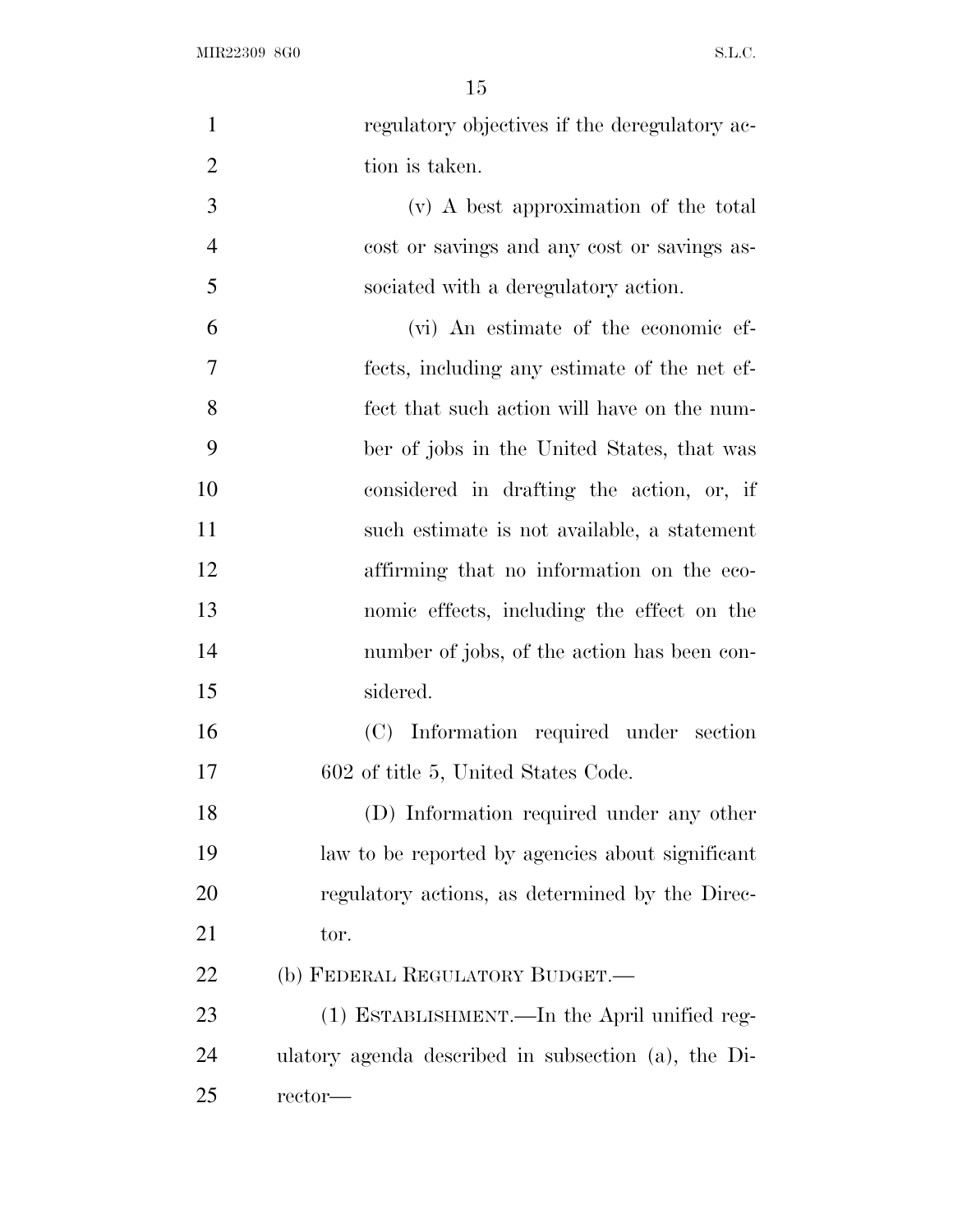| $\mathbf{1}$   | (A) shall establish the annual Federal Reg-          |
|----------------|------------------------------------------------------|
| $\overline{2}$ | ulatory Budget, which specifies the net amount       |
| 3              | of incremental regulatory costs allowed by the       |
| $\overline{4}$ | Federal Government and at each agency for the        |
| 5              | next fiscal year; and                                |
| 6              | (B) may set the incremental regulatory               |
| 7              | cost allowance to allow an increase, prohibit an     |
| 8              | increase, or require a decrease of incremental       |
| 9              | regulatory costs.                                    |
| 10             | (2) DEFAULT NET INCREMENTAL REGULATORY               |
| 11             | COST.—If the Director does not set a net amount of   |
| 12             | incremental regulatory costs allowed for an agency,  |
| 13             | the net incremental regulatory cost allowed shall be |
| 14             | zero.                                                |
| 15             | (3)<br>BALANCE ROLLOVER OF INCREMENTAL               |
| 16             | REGULATORY COST ALLOWANCE.-                          |
| 17             | (A) IN GENERAL.—If an agency does not                |
| 18             | exhaust all of the incremental regulatory cost       |
| 19             | allowance for a fiscal year, the balance may be      |
| 20             | added to the incremental regulatory cost allow-      |
| 21             | ance for the subsequent fiscal year, without in-     |
| 22             | creasing the incremental regulatory costs al-        |
| 23             | lowed for the Federal Government for the sub-        |
| 24             | sequent fiscal year.                                 |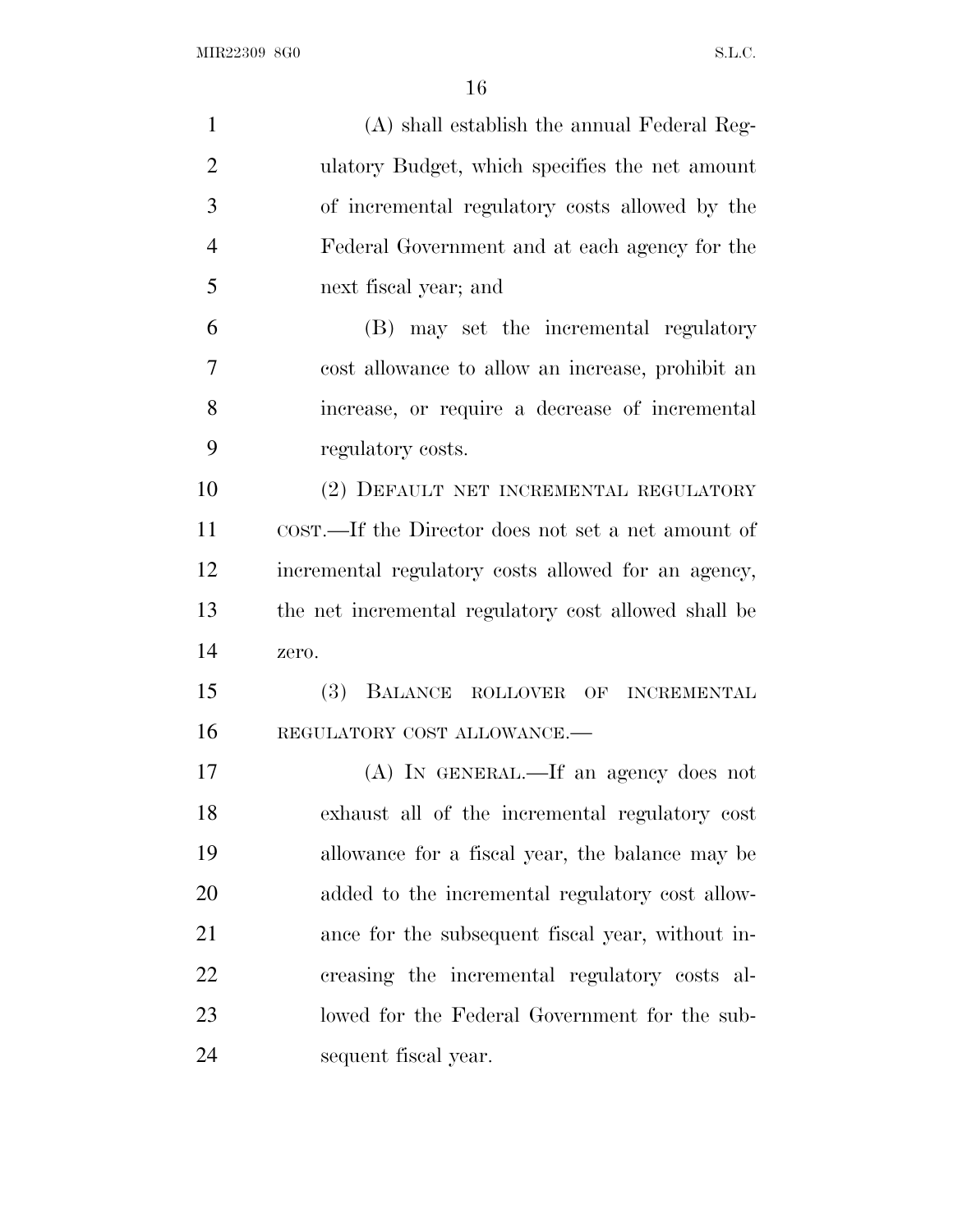MIR22309 8G0 S.L.C.

 (B) TOTAL CARRYOVER.—The Director shall identify the total carryover incremental regulatory cost allowance available to an agency in the Federal Regulatory Budget. (c) SIGNIFICANT REGULATORY ACTION REQUIRE- MENTS.—Except as otherwise required by law, a signifi- cant regulatory action shall have no effect unless— (1) the— (A) head of the agency identifies not less than 2 deregulatory actions to offset the costs of the significant regulatory action, and to the extent feasible, issues those deregulatory ac- tions before or on the same schedule as the sig- nificant regulatory action; (B) incremental costs of the significant regulatory action as offset by any deregulatory action issued before or on the same schedule as the significant regulatory action do not cause the agency to exceed or contribute to the agen- cy exceeding the incremental regulatory cost al- lowance of the agency for that fiscal year; and (C) significant regulatory action was in- cluded on the most recent version or update of the published unified regulatory agenda; or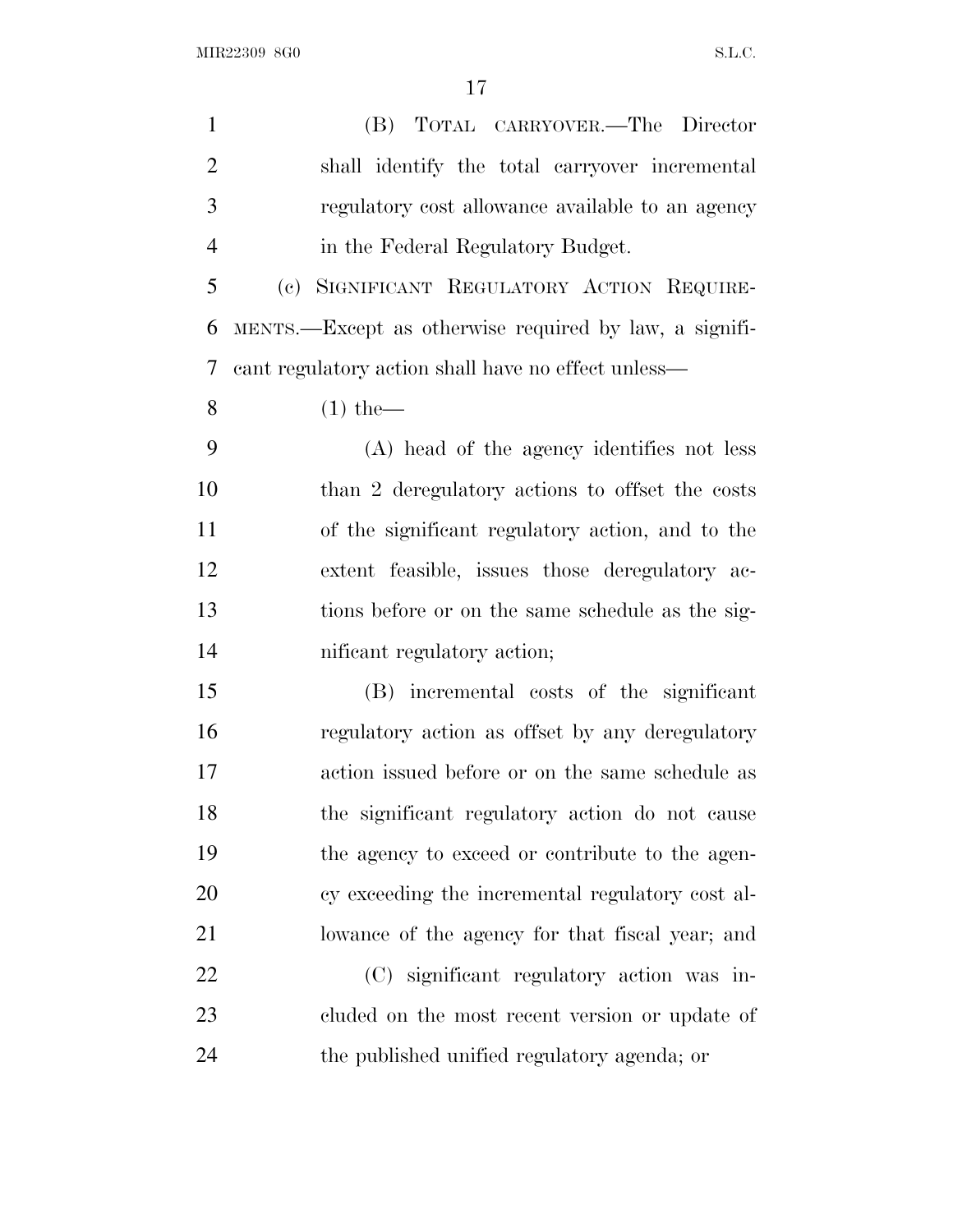| $\mathbf{1}$   | (2) the issuance of the significant regulatory ac-    |
|----------------|-------------------------------------------------------|
| $\overline{2}$ | tion was approved in advance in writing by the Di-    |
| 3              | rector and the written approval is publicly available |
| $\overline{4}$ | online prior to the issuance of the significant regu- |
| 5              | latory action.                                        |
| 6              | (d) GUIDANCE BY OMB.—                                 |
| 7              | $(1)$ In GENERAL.—Not later than 90 days after        |
| 8              | the date of enactment of this Act, the Director shall |
| 9              | establish and issue guidance on how agencies should   |
| 10             | comply with the requirements of this section, which   |
| 11             | shall include the following:                          |
| 12             | (A) A process for standardizing the meas-             |
| 13             | urement and estimation of regulatory costs, in-       |
| 14             | cluding cost savings associated with deregula-        |
| 15             | tory actions.                                         |
| 16             | (B) Standards for determining what quali-             |
| 17             | fies as a deregulatory action.                        |
| 18             | (C) Standards for determining the costs of            |
| 19             | existing regulatory actions that are considered       |
| 20             | for repeal, replacement, or modification.             |
| 21             | (D) A process for accounting for costs in             |
| 22             | different fiscal years.                               |
| 23             | (E) Methods to oversee the issuance of sig-           |
| 24             | nificant regulatory actions offset by cost sav-       |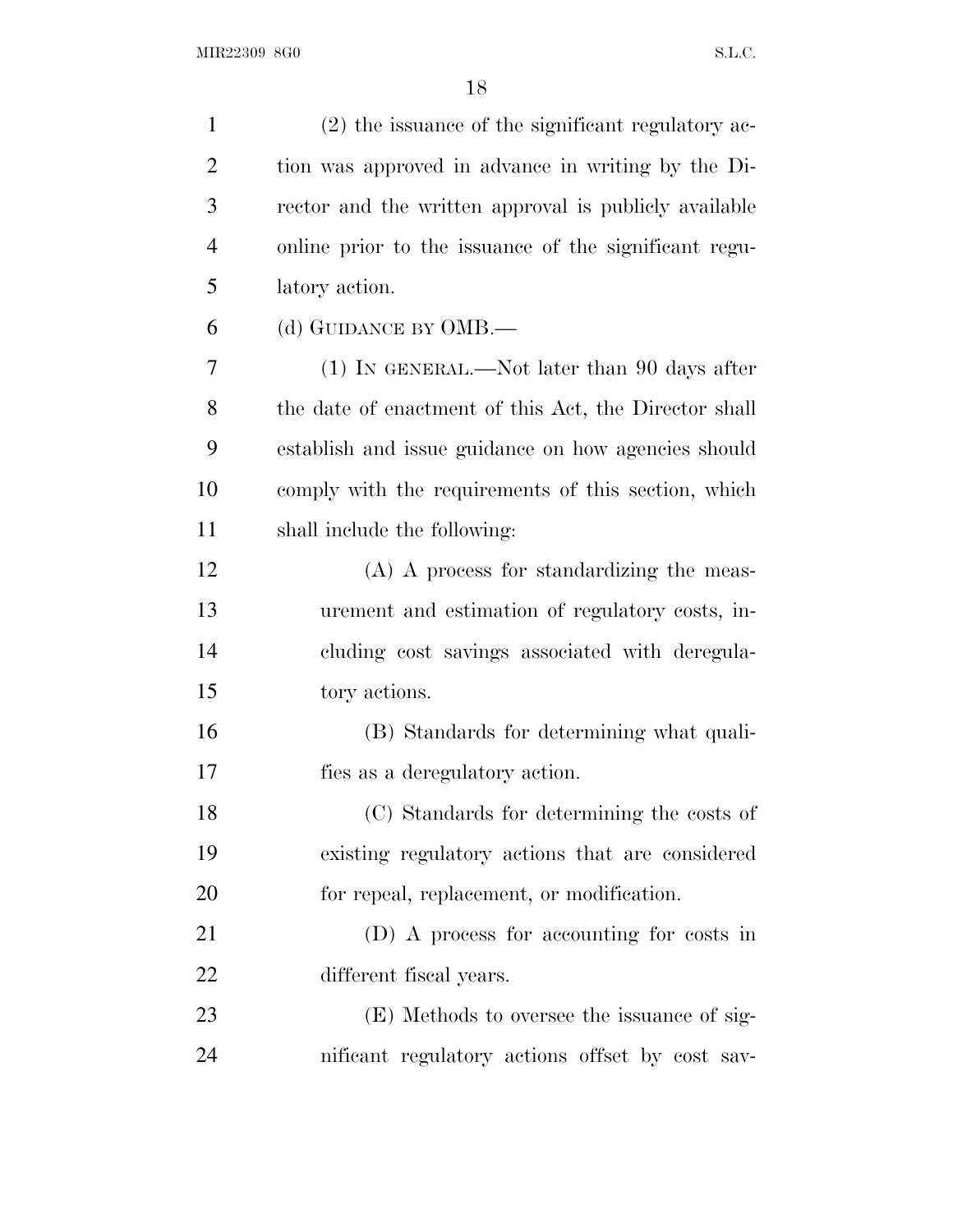| $\mathbf{1}$   | ings achieved at different times or by different               |
|----------------|----------------------------------------------------------------|
| $\overline{2}$ | agencies.                                                      |
| 3              | (F) Emergencies and other circumstances                        |
| $\overline{4}$ | that may justify individual waivers of the re-                 |
| 5              | quirements of this section.                                    |
| 6              | (G) Standards by which the Director will                       |
| 7              | determine whether a regulatory action or a col-                |
| 8              | lection of regulatory actions qualifies as a sig-              |
| 9              | nificant regulatory action.                                    |
| 10             | (2) UPDATES TO GUIDANCE.—The Director                          |
| 11             | shall update the guidance issued pursuant to this              |
| 12             | section as necessary.                                          |
| 13             | SEC. 7. WAIVER.                                                |
| 14             | (a) WAIVER AUTHORITY.—Upon the written request                 |
| 15             | of the head of an agency, the Director may issue a written     |
|                | 16 waiver of the requirements of section 4 if the Director de- |
|                | 17 termines that the agency generally issues very few or no    |
| 18             | rules.                                                         |
| 19             | (b) REVOCATION OF WAIVER.—The Director may re-                 |
| 20             | voke at any time a waiver issued under this section.           |
| 21             | (c) PUBLIC AVAILABILITY OF WAIVERS.—The Direc-                 |
| 22             | tor shall maintain a publicly available list of each agency    |
| 23             | that is operating under a waiver issued under this section.    |
| 24             | (d) REQUIREMENT FOR WAIVER.—A waiver shall not                 |
| 25             | be effective unless the written waiver and the written re-     |